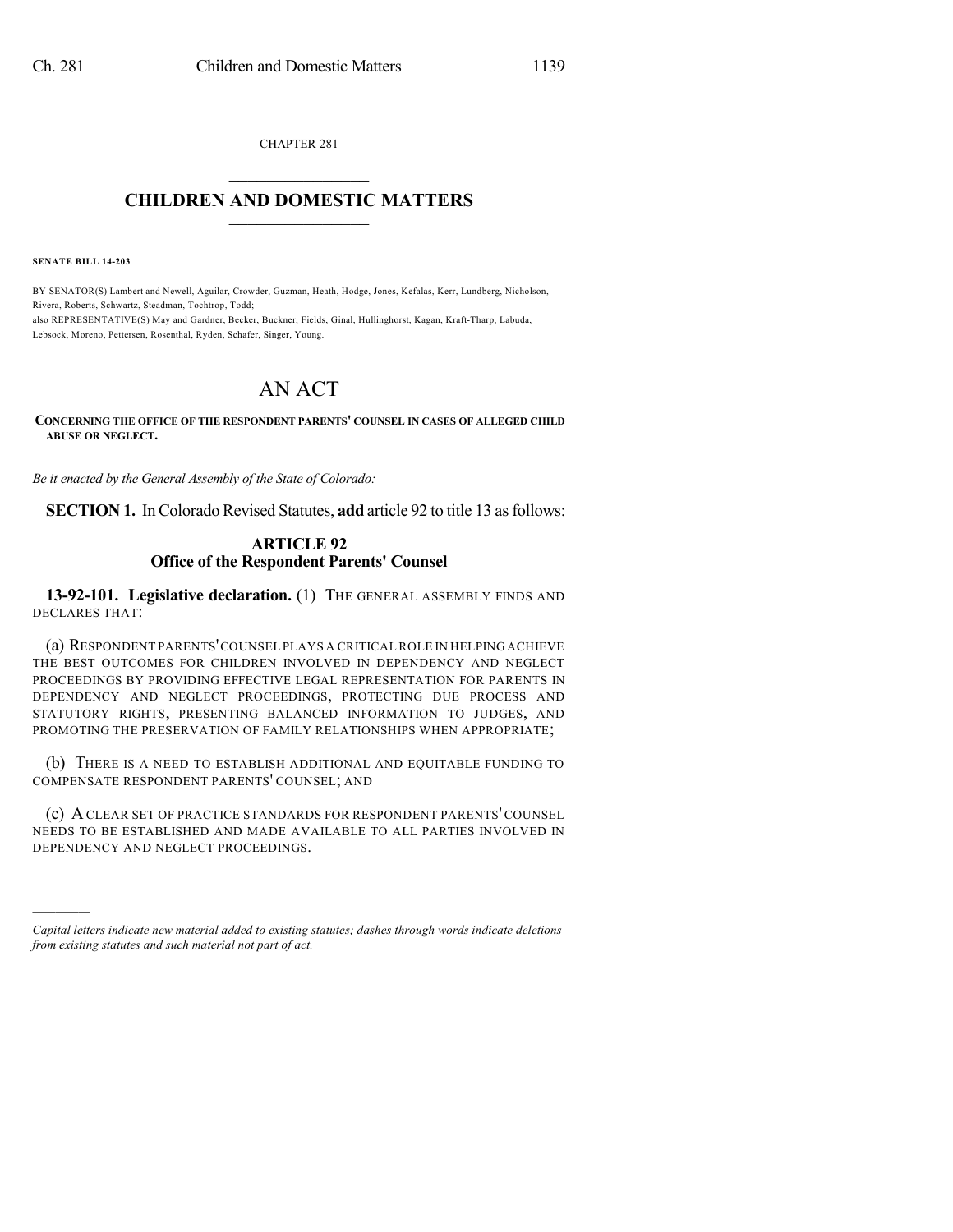(2) THEREFORE, THE GENERAL ASSEMBLY DECLARES THAT IT IS IN THE BEST INTERESTS OF THE CHILDREN AND PARENTS OF THE STATE OF COLORADO TO HAVE AN INDEPENDENT OFFICE TO OVERSEE THE RESPONDENT PARENTS' COUNSEL TO IMPROVE THE QUALITY OF LEGAL REPRESENTATION FOR PARENTS INVOLVED IN DEPENDENCY AND NEGLECT PROCEEDINGS AND WHO OFTEN DO NOT HAVE THE FINANCIAL MEANS TO AFFORD LEGAL REPRESENTATION.

(3) IT IS THE INTENT OF THE GENERAL ASSEMBLY TO ESTABLISH THE OFFICE OF THE RESPONDENT PARENTS' COUNSEL IN THE STATE JUDICIAL DEPARTMENT, BEGINNING JANUARY 1, 2016. IT IS THE FURTHER INTENT OF THE GENERAL ASSEMBLY THAT ALL EXISTING AND NEW STATE PAID RESPONDENT PARENT COUNSEL APPOINTMENTS BE TRANSFERRED ON JANUARY 1, 2016, TO THE OPERATIONAL STRUCTURE RECOMMENDED IN THE FINAL REPORT TO THE OFFICE OF THE STATE COURT ADMINISTRATOR BY THE RESPONDENT PARENTS'COUNSEL WORK GROUP, DUE ON OR BEFORE SEPTEMBER 30, 2014.

(4)(a) TO IMPLEMENT THE RECOMMENDATIONS FROM THE RESPONDENT PARENTS' COUNSEL WORK GROUP, AS REFERENCED IN SUBSECTION (3) OF THIS SECTION, THE STATE JUDICIAL DEPARTMENT SHALL INCLUDE AN APPROPRIATE FISCAL REQUEST TO THE JOINT BUDGET COMMITTEE ON OR BEFORE NOVEMBER 1, 2014.

(b) THE COSTS ASSOCIATED WITH THE ESTABLISHMENT OF THE OFFICE,INCLUDING ANY ASSOCIATED FTE, SHALL BE PAID FOR BY A TRANSFER FROM THE STATE JUDICIAL DEPARTMENT MANDATED COSTS LINE ITEM.IT IS THE FURTHER INTENT OF THE GENERAL ASSEMBLY THAT, FOR FISCAL YEAR 2015-16 AND FISCAL YEARS THEREAFTER, AN APPROPRIATION SHALL BE MADE TO THE OFFICE OF THE RESPONDENT PARENTS' COUNSEL FOR THE PURPOSE OF PAYMENT OF ALL FINANCIAL OBLIGATIONS PREVIOUSLY COVERED BY THE STATE JUDICIAL DEPARTMENT MANDATED COSTS LINE ITEM RELATING TO THE PROVISION OF SERVICES PROVIDED BY THE RESPONDENT PARENTS' COUNSEL AS SET FORTH IN THIS ARTICLE.

**13-92-102. Definitions.** AS USED IN THIS ARTICLE, UNLESS THE CONTEXT OTHERWISE REQUIRES:

(1) "CHILD" MEANS A PERSON UNDER EIGHTEEN YEARS OF AGE.

(2) "DEPARTMENT" MEANS THE JUDICIAL DEPARTMENT.

(3) "OFFICE" MEANS THE OFFICE OF THE RESPONDENT PARENTS' COUNSEL ESTABLISHED IN SECTION 13-92-103.

(4) "PARENT" MEANS A NATURAL PARENT OF A CHILD, AS MAY BE ESTABLISHED PURSUANT TO ARTICLE 4 OF TITLE 19, C.R.S., A PARENT BY ADOPTION, OR A LEGAL GUARDIAN.

**13-92-103. Office of the respondent parents' counsel - established.** ON AND AFTER JANUARY 1, 2016, THE OFFICE OF THE RESPONDENT PARENTS' COUNSEL IS CREATED WITHIN THE JUDICIAL DEPARTMENT. IT IS THE RESPONSIBILITY OF THE OFFICE TO WORK COOPERATIVELY WITH LOCAL JUDICIAL DISTRICTS AND ATTORNEYS TO FORM A PARTNERSHIP BETWEEN THOSE ENTITIES AND PERSONS, PARENTS, AND THE STATE FOR THE PURPOSE OF ENSURING THE PROVISION OF UNIFORM,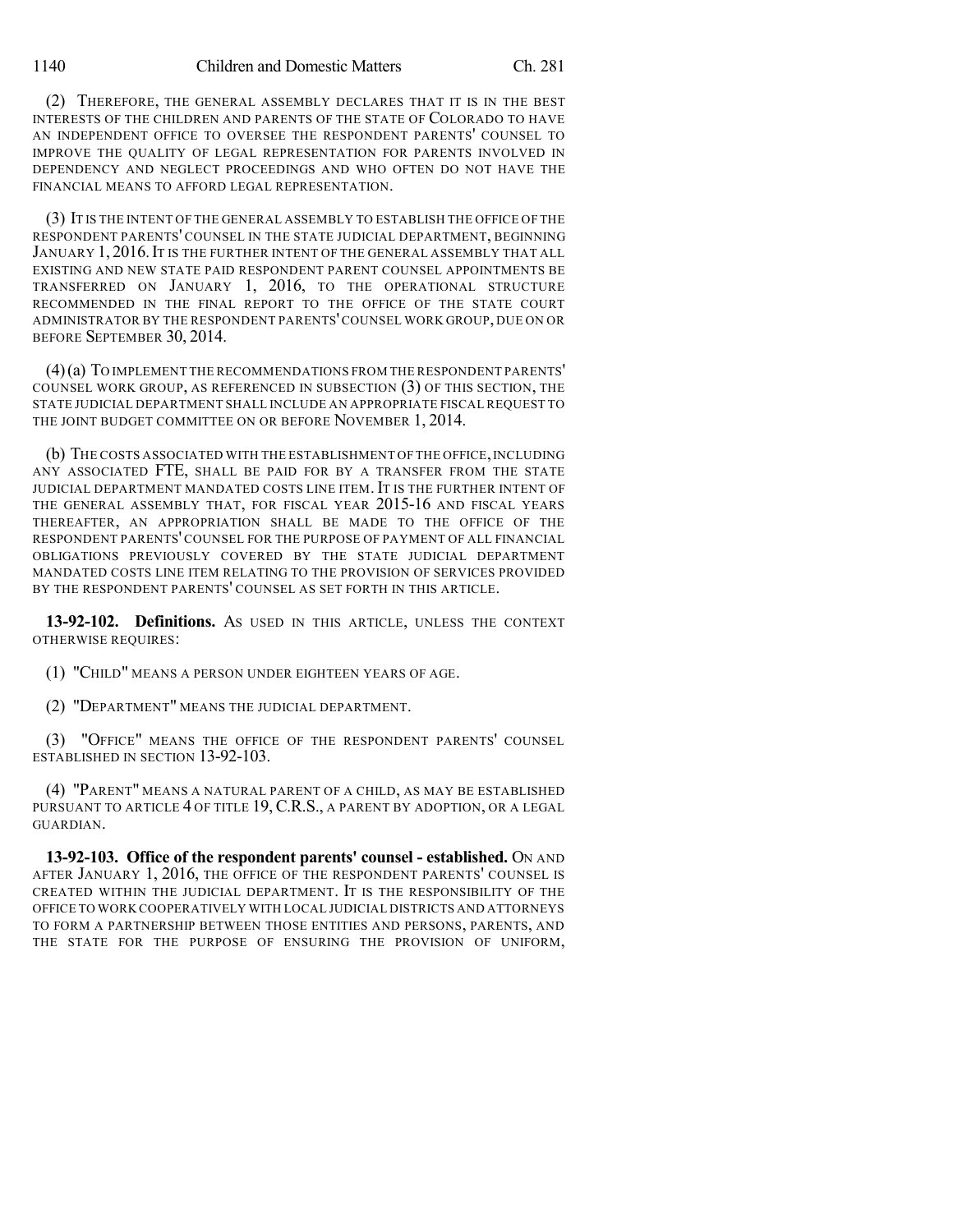HIGH-QUALITY LEGAL REPRESENTATION FOR PARENTS INVOLVED IN JUDICIAL DEPENDENCY AND NEGLECT PROCEEDINGS IN COLORADO AND WHO LACK THE FINANCIAL MEANS TO AFFORD LEGAL REPRESENTATION.

**13-92-104. Duties of the office of the respondent parents' counsel.** (1) THE OFFICE HAS THE FOLLOWING DUTIES, AT A MINIMUM:

(a) ENHANCING THE PROVISION OF RESPONDENT PARENT COUNSEL SERVICES IN COLORADO BY:

(I) ENSURING THE PROVISION AND AVAILABILITY OF HIGH-QUALITY LEGAL REPRESENTATION FOR PARENTS INVOLVED IN DEPENDENCY AND NEGLECT PROCEEDINGS BROUGHT PURSUANT TO ARTICLE 3 OF TITLE 19, C.R.S., AND AS PROVIDED FOR IN SECTION 19-3-202, C.R.S.; AND

(II) MAKINGRECOMMENDATIONS FOR MINIMUM PRACTICE STANDARDS TO WHICH ATTORNEYS SERVING AS RESPONDENT PARENT COUNSEL SHALL BE HELD;

(b) ESTABLISHING FAIR AND REALISTIC STATE RATES BY WHICH TO COMPENSATE RESPONDENT PARENT COUNSEL.THE STATE RATES MUST TAKE INTO CONSIDERATION ANY CASELOAD LIMITATIONS PLACED UPON RESPONDENT PARENT COUNSEL AND MUST BE SUFFICIENT TO ATTRACT AND RETAIN HIGH-QUALITY, EXPERIENCED ATTORNEYS TO SERVE AS RESPONDENT PARENT COUNSEL.

(c) ENFORCING, AS APPROPRIATE, THE PROVISIONS OF THIS SECTION;

(d) WORKINGCOOPERATIVELY WITH THE JUDICIAL DISTRICTS TO ESTABLISH PILOT PROGRAMS, AS APPROPRIATE, DESIGNED TO ENHANCE THE QUALITY OF RESPONDENT PARENT COUNSEL AT THE LOCAL LEVEL; AND

(e) ANNUALLY REVIEWING AND EVALUATING THE OFFICE'S PERFORMANCE TO DETERMINE WHETHER THE OFFICE IS EFFECTIVELY AND EFFICIENTLY MEETING THE GOALS OF IMPROVING CHILD AND FAMILY WELL-BEING AND THE DUTIES SET FORTH IN THIS SECTION. THE REPORT MUST BE SUBMITTED ON OR BEFORE JANUARY 1, 2017, AND ANNUALLY THEREAFTER, TO THE MEMBERS OF THE GENERAL ASSEMBLY AND THE STATE COURT ADMINISTRATOR'S OFFICE.

**SECTION 2.** In Colorado Revised Statutes, 19-3-202, **amend** (1) as follows:

**19-3-202. Right to counsel and jury trial.** (1) At the first appearance of a respondent parent, guardian, or legal custodian, the court shall fully advise such party THE RESPONDENT of his OR HER legal rights, including the right to a jury trial, the right to be represented by counsel at every stage of the proceedings, and the right to seek the appointment of counsel THROUGH THE OFFICE OF RESPONDENT PARENTS' COUNSEL ESTABLISHED IN SECTION 13-92-103, C.R.S., if the party RESPONDENT is unable TO financially to secure counsel on his OR HER own. The court shall fully explain to such party THE RESPONDENT the informational notice of rights and remedies for families prepared pursuant to section 19-3-212 and shall recommend that the party RESPONDENT discuss such notice with HIS OR HER counsel. Further, the court shall advise the party RESPONDENT of the minimum and maximum time frames for the dependency and neglect process, including the minimum and